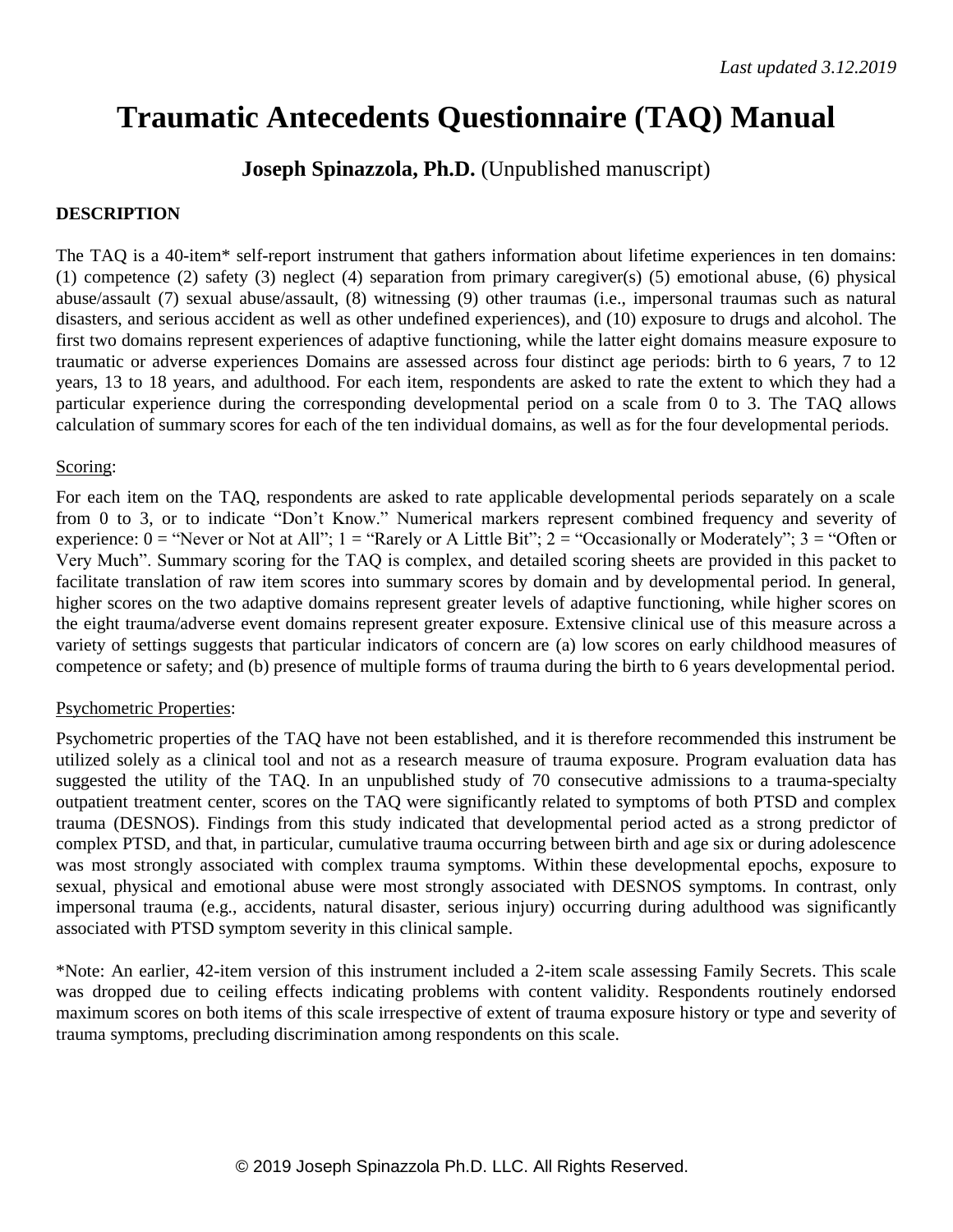## **TAQ Data Entry Sheet**

#### **Instructions**

Translate scores from the TAQ into scores on this sheet by circling the appropriate choice, according to the following scoring system:

- 1. Scores for item 2 are reversed before translation to this sheet:  $0 = 3$ ,  $1 = 2$ ,  $2 = 0$ , and  $3 = 0$ .
- 2. For all scores of 0, 1 or "NO" on the TAQ, circle 0 on this sheet.
- 3. For all scores of 2 on the TAQ, circle 2 on this sheet.
- 4. For all scores of 3 or "YES" on the TAQ, circle 3 on this sheet.
- 5. For all scores of "DK" and all unanswered items on the TAQ, circle \* on this sheet.

| $\overline{1}$ | $0-6$<br>$7 - 12$<br>$13 - 18$ | $023*$<br>$023*$<br>$023*$ | 10 | $0 - 6$<br>$7 - 12$<br>$13 - 18$ | $023*$<br>$023*$<br>$023*$ | 19 | $0-6$<br>$7 - 12$<br>$13 - 18$ | $023*$<br>$023*$<br>$023*$ | 28 | $0-6$<br>$7 - 12$<br>$13 - 18$ | $023*$<br>$023*$<br>$023*$ | 37 | $0-6$<br>$7 - 12$<br>$13 - 18$ | $023*$<br>$023*$<br>$023*$ |  |
|----------------|--------------------------------|----------------------------|----|----------------------------------|----------------------------|----|--------------------------------|----------------------------|----|--------------------------------|----------------------------|----|--------------------------------|----------------------------|--|
|                | adult                          | $023*$                     |    | adult                            | $023*$                     |    | adult                          | $023*$                     |    | adult                          | $023*$                     |    | adult                          | $023*$                     |  |
| $\mathbf{2}$   | $0-6$                          | $023*$                     | 11 | $0-6$                            | $023*$                     | 20 | $0-6$                          | $023*$                     | 29 | $0-6$                          | $023*$                     | 38 | $0-6$                          | $023*$                     |  |
| (R)            | $7 - 12$                       | $023*$                     |    | $7 - 12$                         | $023*$                     |    | $7 - 12$                       | $023*$                     |    | $7 - 12$                       | $023*$                     |    | $7 - 12$                       | $023*$                     |  |
|                | $13 - 18$                      | $023*$                     |    | $13 - 18$                        | $023*$                     |    | $13 - 18$                      | $023*$                     |    | $13 - 18$                      | $023*$                     |    | $13 - 18$                      | $023*$                     |  |
|                | adult                          | $023*$                     |    | adult                            | $023*$                     |    | adult                          | $023*$                     |    | adult                          | $023*$                     |    | adult                          | $023*$                     |  |
| 3              | $0-6$                          | $023*$                     | 12 | $0 - 6$                          | $023*$                     | 21 | $0-6$                          | $023*$                     | 30 | $0-6$                          | $023*$                     | 39 | $0 - 6$                        | $023*$                     |  |
|                | $7 - 12$                       | $023*$                     |    | $7 - 12$                         | $023*$                     |    | $7 - 12$                       | $023*$                     |    | $7 - 12$                       | $023*$                     |    | $7 - 12$                       | $023*$                     |  |
|                | $13 - 18$                      | $023*$                     |    | $13 - 18$                        | $023*$                     |    | $13 - 18$                      | $023*$                     |    | $13 - 18$                      | $023*$                     |    | $13 - 18$                      | $023*$                     |  |
|                | adult                          | $023*$                     |    | adult                            | $023*$                     |    | adult                          | $023*$                     |    | adult                          | $023*$                     |    | adult                          | $023*$                     |  |
| 4              | $0-6$                          | $023*$                     | 13 | $0-6$                            | $023*$                     | 22 | $0-6$                          | $023*$                     | 31 | $0-6$                          | $023*$                     | 40 | $0-6$                          | $023*$                     |  |
|                | $7 - 12$                       | $023*$                     |    | $7 - 12$                         | $023*$                     |    | $7 - 12$                       | $023*$                     |    | $7 - 12$                       | $023*$                     |    | $7 - 12$                       | $023*$                     |  |
|                | $13 - 18$                      | $023*$                     |    | $13 - 18$                        | $023*$                     |    | $13 - 18$                      | $023*$                     |    | $13 - 18$                      | $023*$                     |    | $13 - 18$                      | $023*$                     |  |
|                | adult                          | $023*$                     |    | adult                            | $023*$                     |    | adult                          | $023*$                     |    | adult                          | $023*$                     |    | adult                          | $023*$                     |  |
| 5              | $0 - 6$                        | $023*$                     | 14 | $0-6$                            | $023*$                     | 23 | $0-6$                          | $023*$                     | 32 | $0-6$                          | $023*$                     |    |                                |                            |  |
|                | $7 - 12$                       | $023*$                     |    | $7 - 12$                         | $023*$                     |    | $7 - 12$                       | $023*$                     |    | $7 - 12$                       | $023*$                     |    |                                |                            |  |
|                | $13 - 18$                      | $023*$                     |    | $13 - 18$                        | $023*$                     |    | $13 - 18$                      | $023*$                     |    | $13 - 18$                      | $023*$                     |    |                                |                            |  |
|                | adult                          | $023*$                     |    | adult                            | $023*$                     |    | adult                          | $023*$                     |    | adult                          | $023*$                     |    |                                |                            |  |
| 6              | $0-6$                          | $023*$                     | 15 | $0-6$                            | $023*$                     | 24 | $0-6$                          | $023*$                     | 33 | $0-6$                          | $023*$                     |    |                                |                            |  |
|                | $7 - 12$                       | $023*$                     |    | $7 - 12$                         | $023*$                     |    | $7 - 12$                       | $023*$                     |    | $7 - 12$                       | $023*$                     |    |                                |                            |  |
|                | $13 - 18$                      | $023*$                     |    | $13 - 18$                        | $023*$                     |    | $13 - 18$                      | $023*$<br>$023*$           |    | $13 - 18$                      | $023*$                     |    |                                |                            |  |
| $\overline{7}$ | adult<br>$0-6$                 | $023*$<br>$023*$           |    | adult<br>$0-6$                   | $023*$<br>$0 \ 2 \ 3 *$    |    | adult<br>$0-6$                 | $023*$                     |    | adult<br>$0-6$                 | $023*$<br>$023*$           |    |                                |                            |  |
|                | $7 - 12$                       | $023*$                     | 16 | $7 - 12$                         | $023*$                     | 25 | $7 - 12$                       | $023*$                     | 34 | $7 - 12$                       | $023*$                     |    |                                |                            |  |
|                | $13 - 18$                      | $023*$                     |    | $13 - 18$                        | $023*$                     |    | $13 - 18$                      | $023*$                     |    | $13 - 18$                      | $023*$                     |    |                                |                            |  |
|                | adult                          | $023*$                     |    | adult                            | $023*$                     |    | adult                          | $023*$                     |    | adult                          | $023*$                     |    |                                |                            |  |
| 8              | $0-6$                          | $023*$                     | 17 | $0-6$                            | $023*$                     | 26 | $0-6$                          | $023*$                     | 35 | $0-6$                          | $023*$                     |    |                                |                            |  |
|                | $7 - 12$                       | $023*$                     |    | $7 - 12$                         | $023*$                     |    | $7 - 12$                       | $023*$                     |    | $7 - 12$                       | $023*$                     |    |                                |                            |  |
|                | $13 - 18$                      | $023*$                     |    | $13 - 18$                        | $023*$                     |    | $13 - 18$                      | $023*$                     |    | $13 - 18$                      | $023*$                     |    |                                |                            |  |
|                | adult                          | $023*$                     |    | adult                            | $023*$                     |    | adult                          | $023*$                     |    | adult                          | $023*$                     |    |                                |                            |  |
| 9              | $0 - 6$                        | $023*$                     | 18 | $0 - 6$                          | $023*$                     | 27 | $0 - 6$                        | $023*$                     | 36 | $0-6$                          | $023*$                     |    |                                |                            |  |
|                | $7 - 12$                       | $023*$                     |    | $7 - 12$                         | $023*$                     |    | $7 - 12$                       | $023*$                     |    | $7 - 12$                       | $023*$                     |    |                                |                            |  |
|                | $13 - 18$                      | $023*$                     |    | $13 - 18$                        | $023*$                     |    | $13 - 18$                      | $023*$                     |    | $13 - 18$                      | $023*$                     |    |                                |                            |  |
|                | adult                          | $023*$                     |    | adult                            | $023*$                     |    | adult                          | $023*$                     |    | adult                          | $023*$                     |    |                                |                            |  |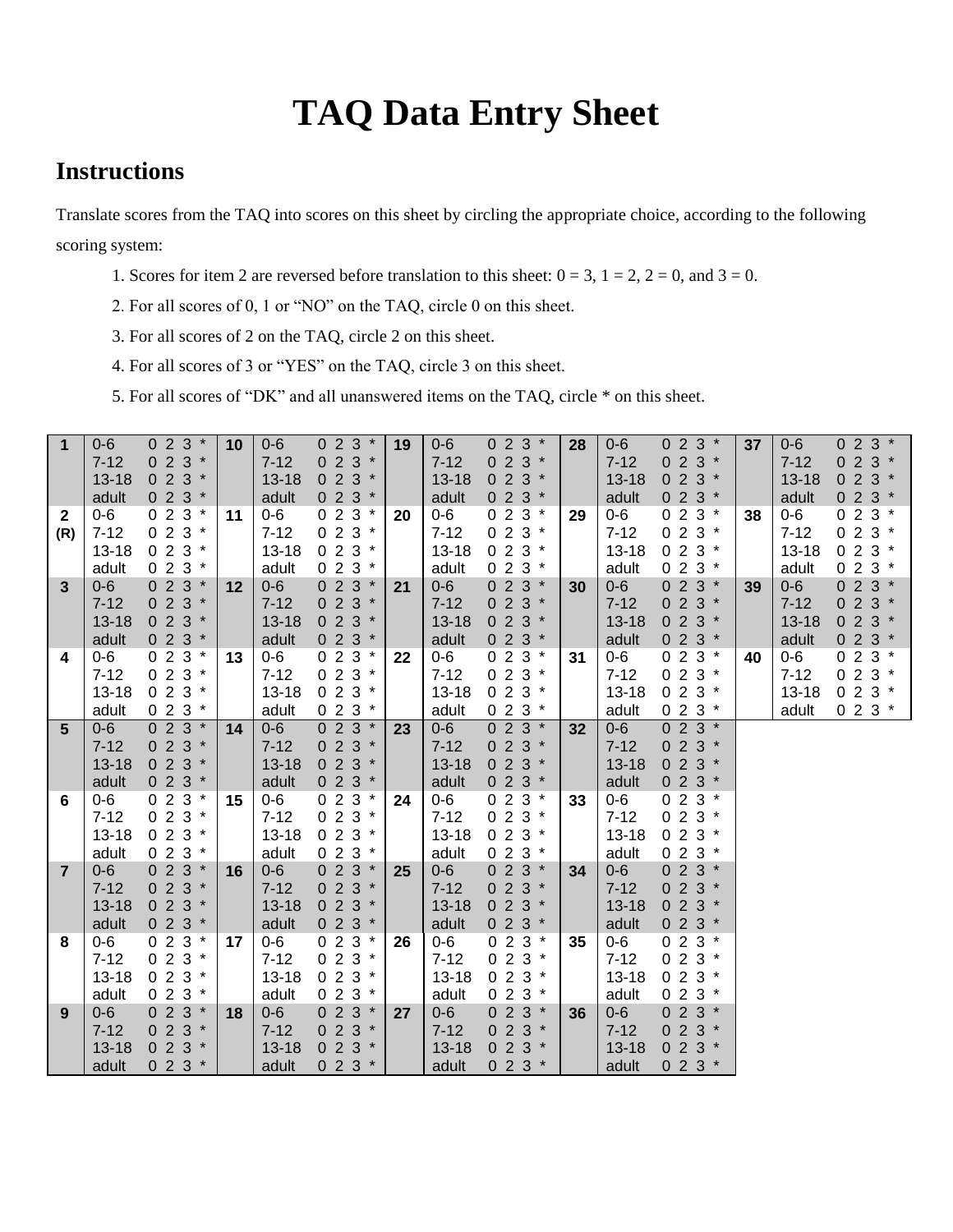# **TAQ Scoring Sheet**

|                           |                                                                  |                                      | Date: $\frac{1}{\sqrt{1-\frac{1}{2}}}\frac{1}{\sqrt{1-\frac{1}{2}}}}$ |
|---------------------------|------------------------------------------------------------------|--------------------------------------|-----------------------------------------------------------------------|
|                           |                                                                  | Date completed: $\frac{\sqrt{2}}{2}$ |                                                                       |
|                           |                                                                  |                                      |                                                                       |
| Address:                  |                                                                  |                                      |                                                                       |
| Education:<br>Occupation: | <u> 1980 - Jan James James Barnett, fransk politik (d. 1980)</u> |                                      |                                                                       |
|                           | Instructions                                                     |                                      |                                                                       |

1. Translate scores from the TAQ to the *Data Entry Sheet*. Data should not be entered directly from the TAQ without using the *Data Entry Sheet* and its instructions, because TAQ data must be transformed according to the scoring system.

2. For each item and age category listed below, fill in the corresponding scores from the *Data Entry Sheet*.

- 3. Calculate the average score for each age group:
	- a. Recode all items scored "1" or "\*" to "0" (zero).
	- b. In each "Sub-total" column, add all *non-zero* scores from that age period.
	- b. In the "Score" column, divide the number in the "Sub-total" column by the total number of *non-zero items* for that age period. Thus, in the example below, you would divide the "Sub-total" of 3 for the 0-6 age period by one, because following recoding there is only one non-zero item.
	- c. For any age period where there was an \* for one or more items, place an \* after the entry in the "Score" column. (This scoring convention highlights missing data, thereby encouraging inspection of original responses for indications of possible sensitive topics, memory disturbances, etc.)

4. Add up the "Score" entries for each age period, and enter this number as the "Total." If there was an \* for any data point in that entire category, place a \* after the "Total" score.

| <b>Age Group</b>          |           | #5     | #9 | #14 | #19 | Sub-total | <b>Score</b> |
|---------------------------|-----------|--------|----|-----|-----|-----------|--------------|
| <b>Childhood</b><br>$0-6$ |           | $\ast$ |    |     |     |           | $3*$         |
|                           | $7 - 12$  |        | ∸  |     |     | 10        | 2.5          |
|                           | $13 - 18$ |        |    |     |     |           |              |
| <b>Adult</b>              |           |        |    |     |     |           |              |
| <b>Total</b>              |           |        |    |     |     |           | $9.5*$       |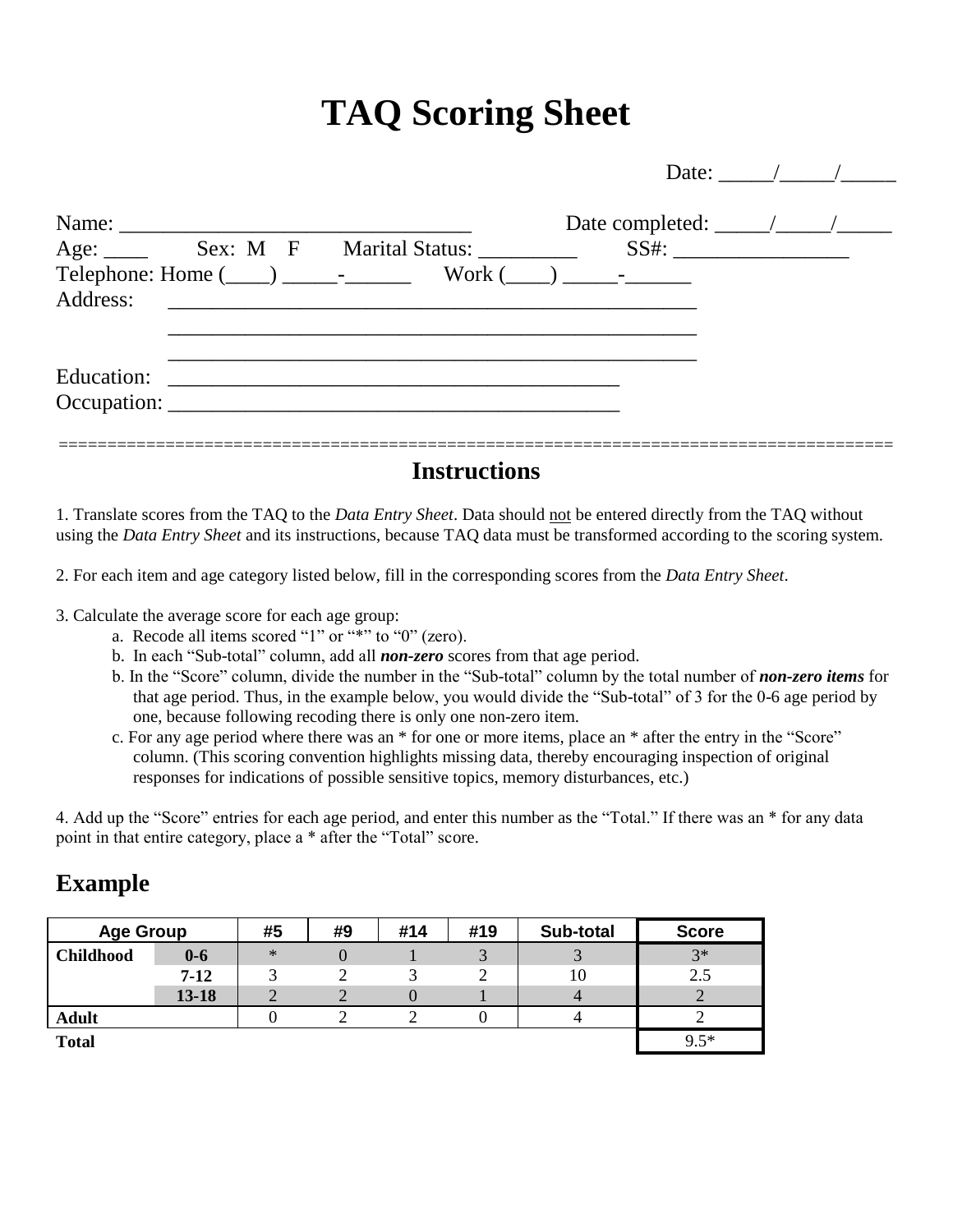#### **1. Competence**

| <b>Age Group</b>          |           | #3 | #4 | Sub-total | <b>Score</b> |
|---------------------------|-----------|----|----|-----------|--------------|
| <b>Childhood</b><br>$0-6$ |           |    |    |           |              |
| $7-12$                    |           |    |    |           |              |
|                           | $13 - 18$ |    |    |           |              |
| <b>Adult</b>              |           |    |    |           |              |
| <b>Total</b>              |           |    |    |           |              |

#### **2. Safety**

| <b>Age Group</b> |           | #1 | #5 | #8 | Sub-total | <b>Score</b> |
|------------------|-----------|----|----|----|-----------|--------------|
| <b>Childhood</b> | $0 - 6$   |    |    |    |           |              |
| $7-12$           |           |    |    |    |           |              |
|                  | $13 - 18$ |    |    |    |           |              |
| <b>Adult</b>     |           |    |    |    |           |              |
| <b>Total</b>     |           |    |    |    |           |              |

## **3. Neglect Remember that Item #2 needs to be reversed scored!**

| <b>Age Group</b> |           | #2 | #6 | #7 | #21 | #27 | Sub-total | <b>Score</b> |
|------------------|-----------|----|----|----|-----|-----|-----------|--------------|
| <b>Childhood</b> | $0-6$     |    |    |    |     |     |           |              |
|                  | $7-12$    |    |    |    |     |     |           |              |
|                  | $13 - 18$ |    |    |    |     |     |           |              |
| <b>Adult</b>     |           |    |    |    |     |     |           |              |
| <b>Total</b>     |           |    |    |    |     |     |           |              |

#### **4. Separation**

| <b>Age Group</b>          |           | #10 | #11 | #12 | #14 | Sub-total | <b>Score</b> |
|---------------------------|-----------|-----|-----|-----|-----|-----------|--------------|
| <b>Childhood</b><br>$0-6$ |           |     |     |     |     |           |              |
|                           | $7-12$    |     |     |     |     |           |              |
|                           | $13 - 18$ |     |     |     |     |           |              |
| <b>Adult</b>              |           |     |     |     |     |           |              |
| <b>Total</b>              |           |     |     |     |     |           |              |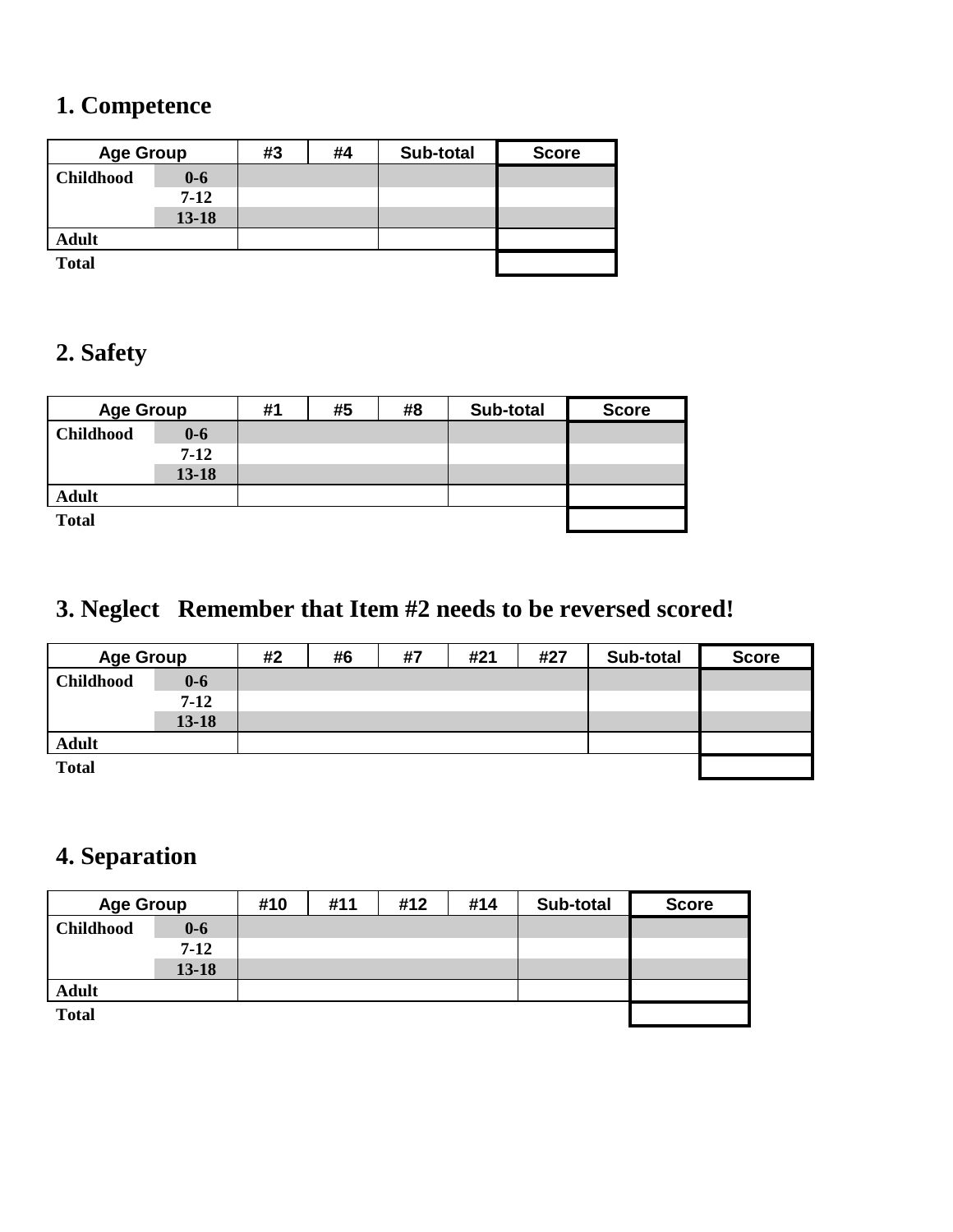#### **5. Emotional Abuse**

| <b>Age Group</b> |           | #9 | #16 | #17 | #18 | #19 | Sub-total | <b>Score</b> |
|------------------|-----------|----|-----|-----|-----|-----|-----------|--------------|
| <b>Childhood</b> | $0 - 6$   |    |     |     |     |     |           |              |
|                  | $7-12$    |    |     |     |     |     |           |              |
|                  | $13 - 18$ |    |     |     |     |     |           |              |
| <b>Adult</b>     |           |    |     |     |     |     |           |              |
| <b>Total</b>     |           |    |     |     |     |     |           |              |

## **6. Physical Abuse /Assault**

| <b>Age Group</b>            |           | #28 | #29 | #30 | Sub-total | <b>Score</b> |
|-----------------------------|-----------|-----|-----|-----|-----------|--------------|
| <b>Childhood</b><br>$0 - 6$ |           |     |     |     |           |              |
|                             | $7 - 12$  |     |     |     |           |              |
|                             | $13 - 18$ |     |     |     |           |              |
| <b>Adult</b>                |           |     |     |     |           |              |
| <b>Total</b>                |           |     |     |     |           |              |

#### **7. Sexual Abuse / Assault**

| <b>Age Group</b> |           | #35 | #36 | #37 | #38 | Sub-total | <b>Score</b> |
|------------------|-----------|-----|-----|-----|-----|-----------|--------------|
| <b>Childhood</b> | $0 - 6$   |     |     |     |     |           |              |
|                  | $7-12$    |     |     |     |     |           |              |
|                  | $13 - 18$ |     |     |     |     |           |              |
| <b>Adult</b>     |           |     |     |     |     |           |              |
| <b>Total</b>     |           |     |     |     |     |           |              |

#### **8. Witnessing**

| <b>Age Group</b> |           | #20 | #22 | #23 | #24 | #31 | #34 | Sub-total | <b>Score</b> |
|------------------|-----------|-----|-----|-----|-----|-----|-----|-----------|--------------|
| <b>Childhood</b> | $0-6$     |     |     |     |     |     |     |           |              |
|                  | $7 - 12$  |     |     |     |     |     |     |           |              |
|                  | $13 - 18$ |     |     |     |     |     |     |           |              |
| <b>Adult</b>     |           |     |     |     |     |     |     |           |              |
| <b>Total</b>     |           |     |     |     |     |     |     |           |              |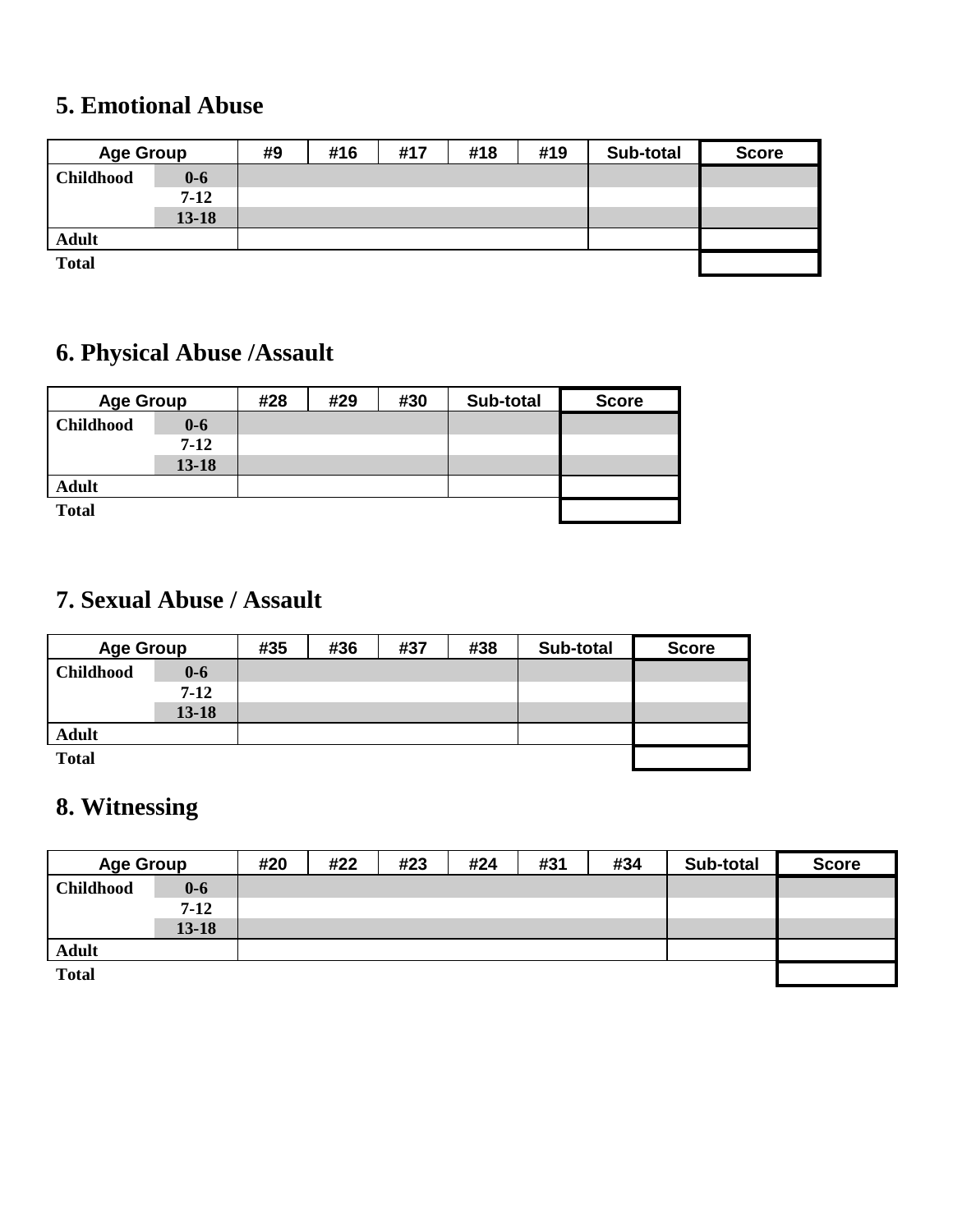## **9. Other (Impersonal) Trauma**

| <b>Age Group</b> |           | #13 | #15 | #32 | #33 | #39 | #40 | Sub-total | <b>Score</b> |
|------------------|-----------|-----|-----|-----|-----|-----|-----|-----------|--------------|
| <b>Childhood</b> | $0-6$     |     |     |     |     |     |     |           |              |
|                  | $7-12$    |     |     |     |     |     |     |           |              |
|                  | $13 - 18$ |     |     |     |     |     |     |           |              |
| <b>Adult</b>     |           |     |     |     |     |     |     |           |              |
| <b>Total</b>     |           |     |     |     |     |     |     |           |              |

## **10. Alcohol and Drugs**

| <b>Age Group</b> |           | #25 | #26 | Sub-total | <b>Score</b> |  |
|------------------|-----------|-----|-----|-----------|--------------|--|
| <b>Childhood</b> | $0-6$     |     |     |           |              |  |
|                  | $7-12$    |     |     |           |              |  |
|                  | $13 - 18$ |     |     |           |              |  |
| <b>Adult</b>     |           |     |     |           |              |  |
| <b>Total</b>     |           |     |     |           |              |  |